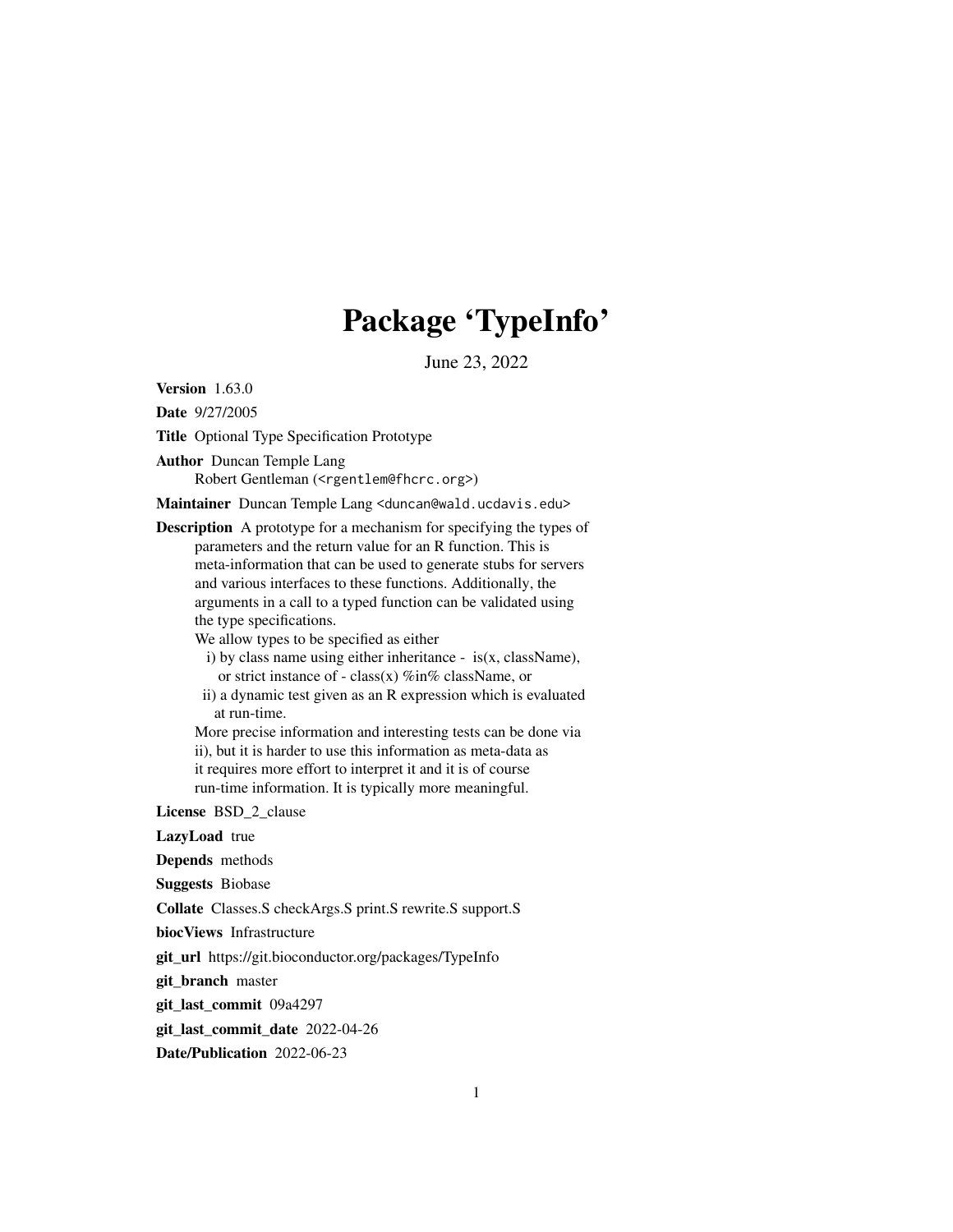# <span id="page-1-0"></span>R topics documented:

| Index | 20 |
|-------|----|

<span id="page-1-1"></span>

checkArgs *Validate the arguments in a call to a typed function.*

# Description

TypeInfo uses checkArgs internally.

This function is used to validate the arguments in a call to a function that has associated type information about the parameters. The types for the parameters are currently given associated with the function via an attribute "ParameterTypes". In the body of the function, one can call checkArgs and the specification is taken and used to compute whether the elements in the call are compatible with those in the signatures.

There are currently several ways to specify the signatures. One is as a list of explicit parameter name - class name pair vectors given as c(paramName = className, paramName = className, ...). Alternatively, one can use an expression to perform a dynamic test. For example, one can test the length of an object, e.g.  $c(x = length(x) < 4, y = length(y) = length(x))$ . Each expression should return a logical value indicating whether the expected condition was satisfied. A third form of specifying signatures is given using class names for individual parameters and just matching the argument class to these names. This differs from the first form because the arguments are not checked simultaneoulsy, but rather one at a time. The test for a given argument is whether it is in the named vector of classes.

# Usage

```
checkArgs(f = sys.function(1), argNames, args = NULL, forceAll = FALSE,
         env = sys.frame(1), isMissing = logical(0))
```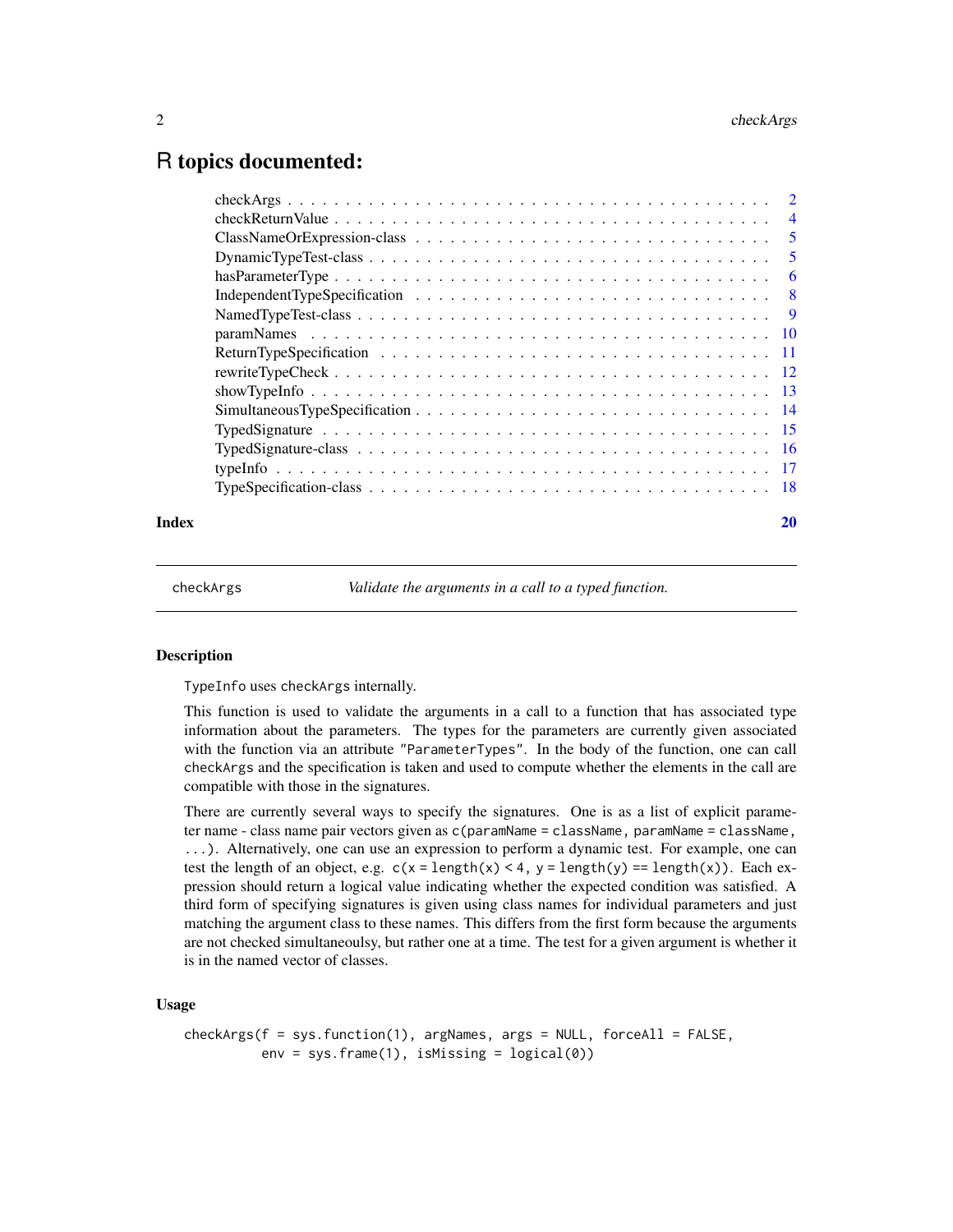#### <span id="page-2-0"></span>checkArgs 3

#### Arguments

| f         | the function object. If this is missing, the function is taken as the function being<br>called in the previous frame, <i>i.e.</i> the one that called checkargs.                                                                                                                                                                                    |
|-----------|-----------------------------------------------------------------------------------------------------------------------------------------------------------------------------------------------------------------------------------------------------------------------------------------------------------------------------------------------------|
| argNames  | a character vector giving the names of the arguments that are to be checked.                                                                                                                                                                                                                                                                        |
| args      | a list of named argument values.                                                                                                                                                                                                                                                                                                                    |
| forceAll  | a logical value. If this is TRUE, then we evaluate all of the arguments in the<br>call frame of the function being evaluated whose arguments we are to check. If<br>this is FALSE. This should be a three-level enum to represent evaluate as needed,<br>evaluate all referenced in any of the signatures and evaluate all of the arguments<br>now. |
| env       | the environment in which arguments are located.                                                                                                                                                                                                                                                                                                     |
| isMissing | named logical vector indicating missing formal arguments; defined internally<br>when consulting f of class function.                                                                                                                                                                                                                                |

# Value

If the check succeeds in matching the arguments to the parameter types, the signature that matched is returned. Otherwise, an error is raised. If the signature is returned, this can be used to validate the return value in the context of that signature.

Note that if an instance of [SimultaneousTypeSpecification-class](#page-17-1) is provided to this function, the [TypedSignature-class](#page-15-1) elements are searched sequentially until a matching one is found. That matching signature is returned. Therefore, the order the signatures are specified within the [SimultaneousTypeSpecification-class](#page-17-1) object is important. This could change if we wanted. At present, it is up to the author to specify what they want to have happen. We could use the S4 signature matching technique when this is finalized and implemented in C code.

# Author(s)

Duncan Temple Lang <duncan@wald.ucdavis.edu>

# See Also

[typeInfo](#page-16-1)

# Examples

```
bob = function(x, y) {
       checkArgs() # Completely unecessary as we don't specify type information.
        "Finished"
     }
```
# a call generates a warning to say that there was no type information. bob()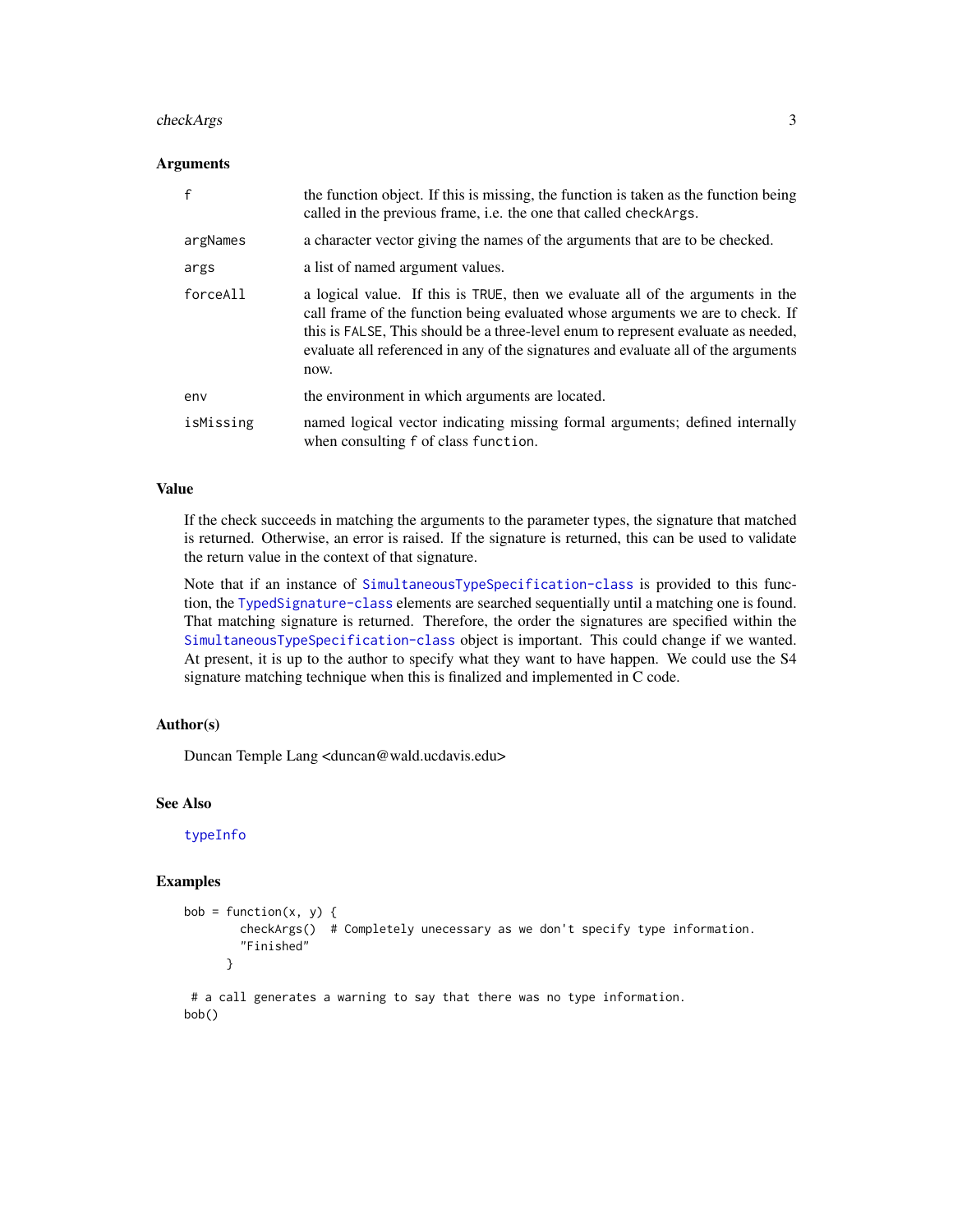#### Description

This function is the counterpart to [checkArgs](#page-1-1) in the type validation for an R function. When called, either implicitly or explicitly when the function returns, it attempts to determine whether the value being returned by the function call is valid relative to the type information of the function and the call itself. Specifically, it uses the signature of the current call to the function if it is available (returned by [checkArgs](#page-1-1)) to see if it has a specified return type. If so, it compares the return value to that. Otherwise, it checks to see if the return type for the overall type info object (not just the specific type signature for the call) is specified and then uses that to validate the type. If neither is specified, then the value is not validated and the value returned.

#### Usage

```
checkReturnValue(returnType, returnJump, sig, f = sys.function(-1))
```
# Arguments

| returnType | the specified type of the return value.                                                                                                                                                                                                                                                                                                                                                                                                                                      |
|------------|------------------------------------------------------------------------------------------------------------------------------------------------------------------------------------------------------------------------------------------------------------------------------------------------------------------------------------------------------------------------------------------------------------------------------------------------------------------------------|
| returnJump | this is a very special value which is a call to return the value of value. It must<br>be explicitly given in the call to check Return Value and is used to ensure that<br>the return from check Return Value returns from the calling function also in the<br>case that the value is valid. This is a piece of magic in R that is very powerful<br>using the lazy evaluation of the arguments that allows us to return from the place<br>that the return call was specified. |
| sig        | the signature corresponding to the call of the function f. This should have a<br>returnType slot that contains class information or an expression. Otherwise,<br>the value is taken from the TypeSpecification-class object for the entire<br>function and its returnType slot.                                                                                                                                                                                              |
| f          | the function object whose return value is to be validated. It is from this that we<br>get the type info via type Info.                                                                                                                                                                                                                                                                                                                                                       |

# Value

If the validation takes place and is successful or simply doesn't take place because no returnType is available, the return value is value. Otherwise, if the validation fails, an error is raised.

#### Note

This is a prototype to illustrate the idea. It might be done in C code in the future within the R interpreter.

# Author(s)

Duncan Temple Lang <duncan@wald.ucdavis.edu>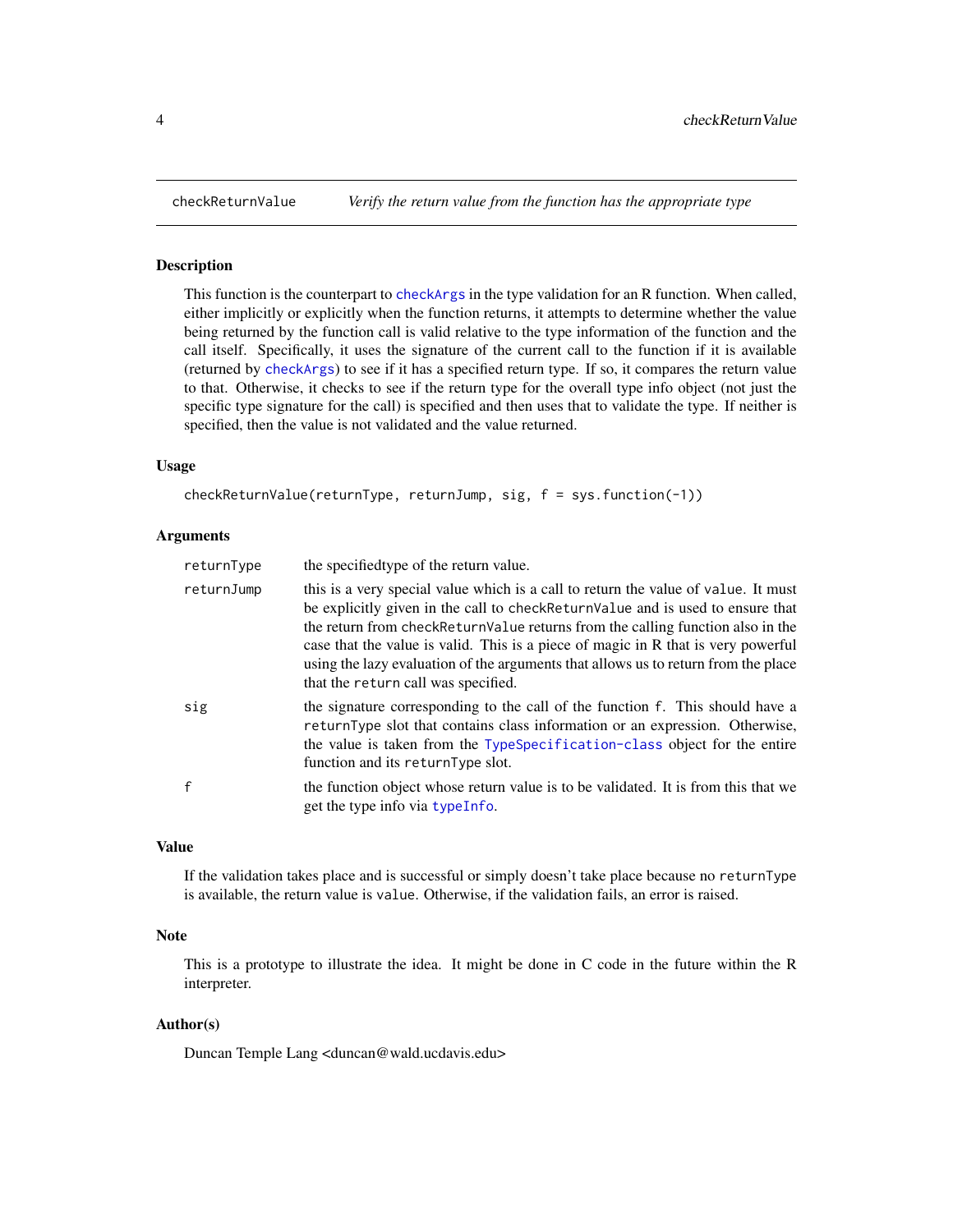# <span id="page-4-0"></span>See Also

[checkArgs](#page-1-1) [TypeSpecification-class](#page-17-2)

<span id="page-4-1"></span>ClassNameOrExpression-class

*Class "ClassNameOrExpression" to represent type information as either class names or arbitrary language test*

# Description

This class is used to represent a type test that is specified either as a collection of class names (and whether to check for strict equality or inheritance) or a dynamic predicate expression that is evaluated at run-time to determine whether the test is satisfied.

We may not need this in the "new" class hierarchy. It was created originally to be a union of character vectors, calls or expressions. But now that we have NamedTypeTest and DynamicTypeTest, we could perhaps use a common base class.

# Objects from the Class

A virtual Class: No objects may be created from it.

#### Methods

No methods defined with class "ClassNameOrExpression" in the signature.

#### Author(s)

Duncan Temple Lang <duncan@wald.ucdavis.edu>

# See Also

[TypedSignature](#page-14-1) [TypedSignature-class](#page-15-1) [ReturnTypeSpecification](#page-10-1)

<span id="page-4-2"></span>DynamicTypeTest-class *Class "DynamicTypeTest" for computed tests on objects.*

# Description

This virtual class is used interntally to unite type signatures that perform a computation to assess argument type suitability.

#### **Slots**

None.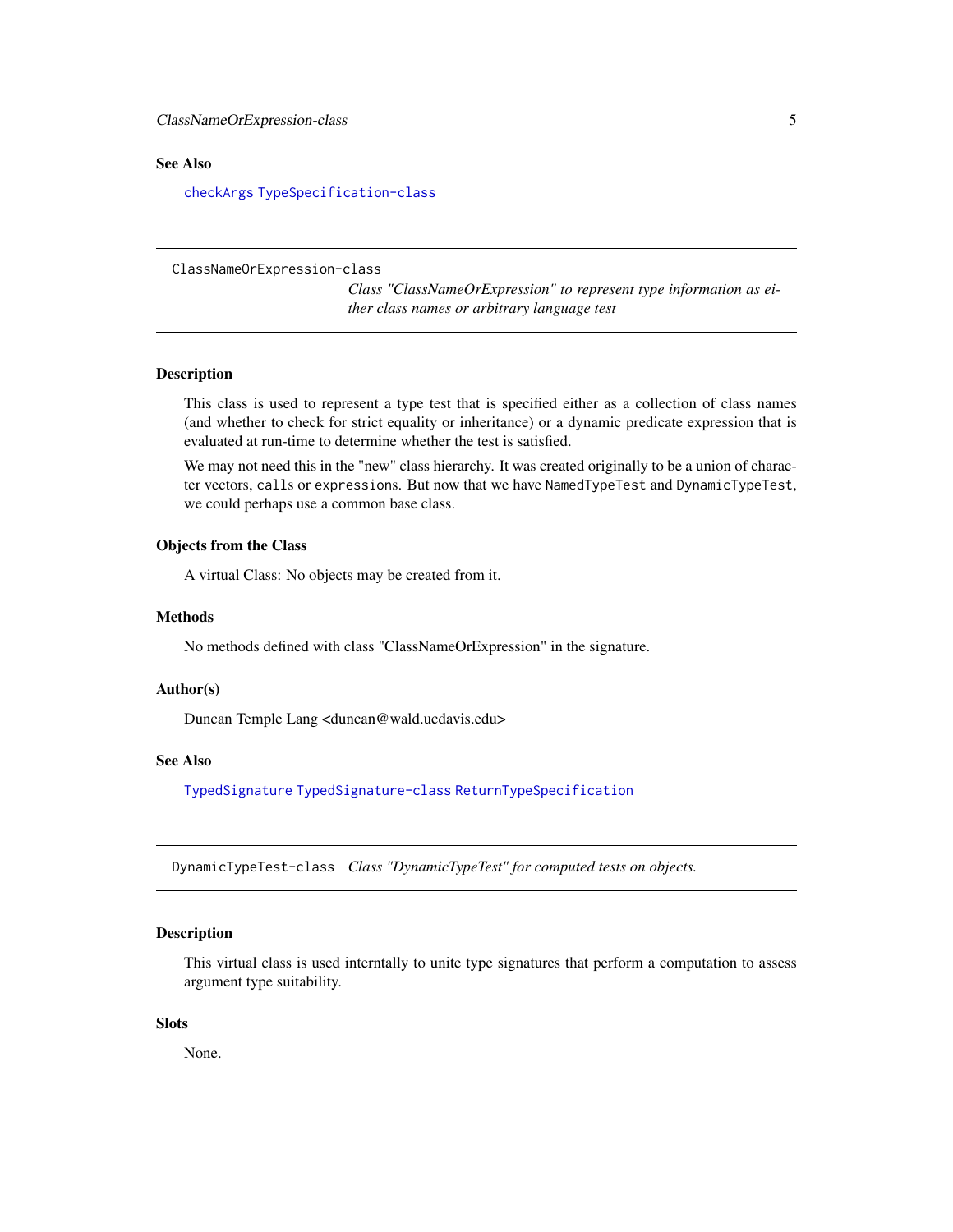# <span id="page-5-0"></span>Extends

Class "ClassNameOrExpression", directly.

#### Methods

None.

# Author(s)

Duncan Temple Lang <duncan@wald.ucdavis.edu>

# See Also

[TypedSignature](#page-14-1) [TypeSpecification-class](#page-17-2)

# Examples

```
checkedSqrt \leq function(x) {
    return(sqrt(x))
}
typeInfo(checkedSqrt) <-
  SimultaneousTypeSpecification(
    TypedSignature(x=quote(
      is(x, "numeric") && all(x>=0)))typeInfo(checkedSqrt)
checkedSqrt(2)
try(checkedSqrt(-2))
```
hasParameterType *Functions to query existence of specific type information*

# **Description**

These functions and the associated methods are used to determine if a function has type specification for any of the parameters and also for the return type. These are used when rewriting the body of the function to support type checking (see [rewriteTypeCheck](#page-11-1)). We use these predicate functions to determine if we have information about any parameter types and if not we do not add a check of the arguments (i.e. a call to [checkArgs](#page-1-1)). Similarly, we determine if we have any information about the return type before adding a call to [checkReturnValue](#page-3-1).

They are used internally. They are exported in order to make them available for others to use in providing alternatives to this prototype implementation and also to overcome an anomoly in the callNextMethod() mechanism that appears to disappear when the generic is exported from the NAMESPACE.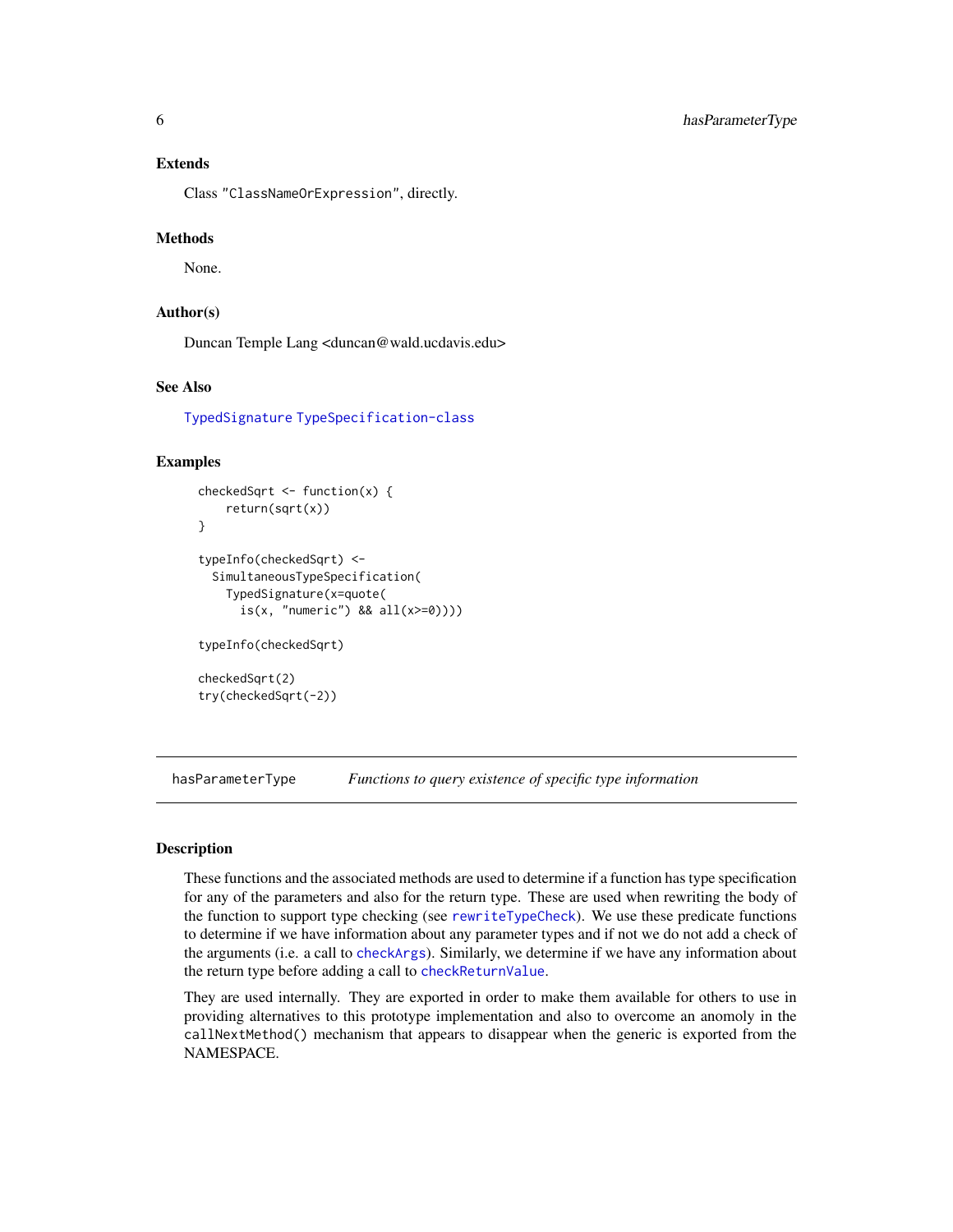# <span id="page-6-0"></span>hasParameterType 7

#### Usage

hasParameterType(def)

#### Arguments

def the object which is to be queried. This can be a function or a Type Specification-class instance which is typically extracted from the function. Generally, a user would pass the function to the function call and the resulting sequence of recursive method calls will occur.

# Value

A logical value indicating if the object def "has" the relevant facet/property.

#### Author(s)

Duncan Temple Lang <duncan@wald.ucdavis.edu>

# See Also

[rewriteTypeCheck](#page-11-1) [checkArgs](#page-1-1) [checkReturnValue](#page-3-1)

#### Examples

```
hasReturnType(SimultaneousTypeSpecification(
                       TypedSignature(x="integer", returnType = "duncan")))
```
#### # FALSE

```
hasReturnType(SimultaneousTypeSpecification(TypedSignature(x="integer")))
```
# # TRUE

hasReturnType(SimultaneousTypeSpecification(returnType = "duncan"))

# # TRUE

hasReturnType(ReturnTypeSpecification("duncan"))

```
hasReturnType(IndependentTypeSpecification(x = c("integer", "logical"),
                                           y = "character",
                                           returnType = "duncan"))
```

```
hasReturnType(IndependentTypeSpecification(x = c("integer", "logical"),
                                         y = "character")
```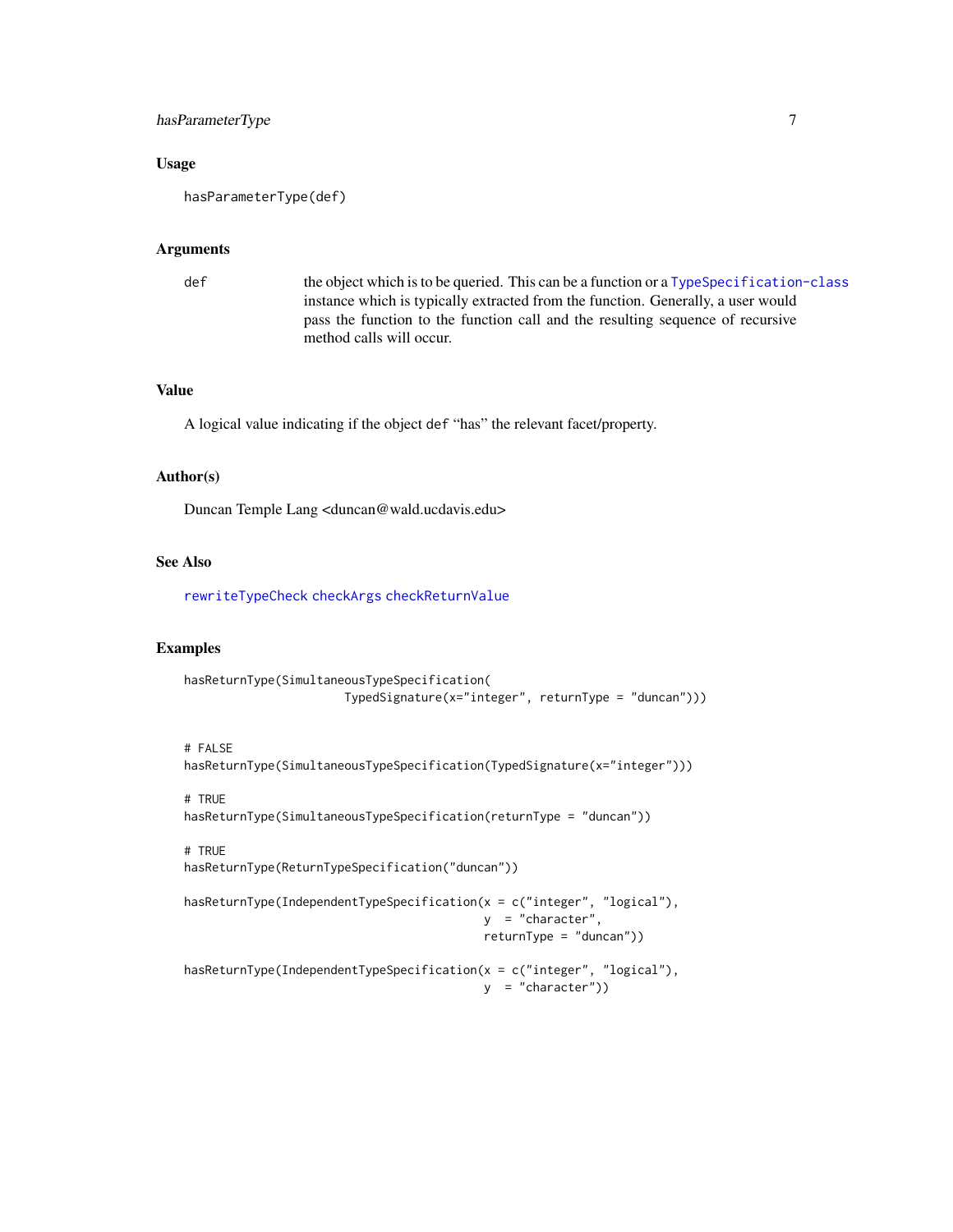```
IndependentTypeSpecification
```
*Create separate type information for different parameters.*

# Description

This function is a constructor for the [IndependentTypeSpecification-class](#page-17-1) class. In short, it collects information about the possible types of parameters that is used to validate arguments in a call separately. This contrasts with checking the combination of arguments in the call against a particular signature.

# Usage

```
IndependentTypeSpecification(..., returnType, obj = new("IndependentTypeSpecification", list(...)))
```
# Arguments

| .          | name elements of which are either character vectors or expressions/calls that can<br>be evaluated. These are of type ClassNameOrExpression-class. |
|------------|---------------------------------------------------------------------------------------------------------------------------------------------------|
| returnType | the expected type of the return value. This is optional.                                                                                          |
| obi        | the instance of class TypeSpecification-class that is to be populated with<br>the values from $\dots$ and returnType.                             |

# Value

The return value is obj after it has been populated with the arguments ... and returnType.

#### Author(s)

Duncan Temple Lang <duncan@wald.ucdavis.edu>

# See Also

```
typeInfo, typeInfo<- checkArgs, checkReturnValue IndependentTypeSpecification-class
SimultaneousTypeSpecification SimultaneousTypeSpecification-class
```
# Examples

```
pow = function(a, b)
{
     # the return here is important to ensure the return value is checked.
   return(a^b)
}
typeInfo(pow) =
 IndependentTypeSpecification(
       a = c("numeric", "matrix", "array"),
       b = "numeric",
```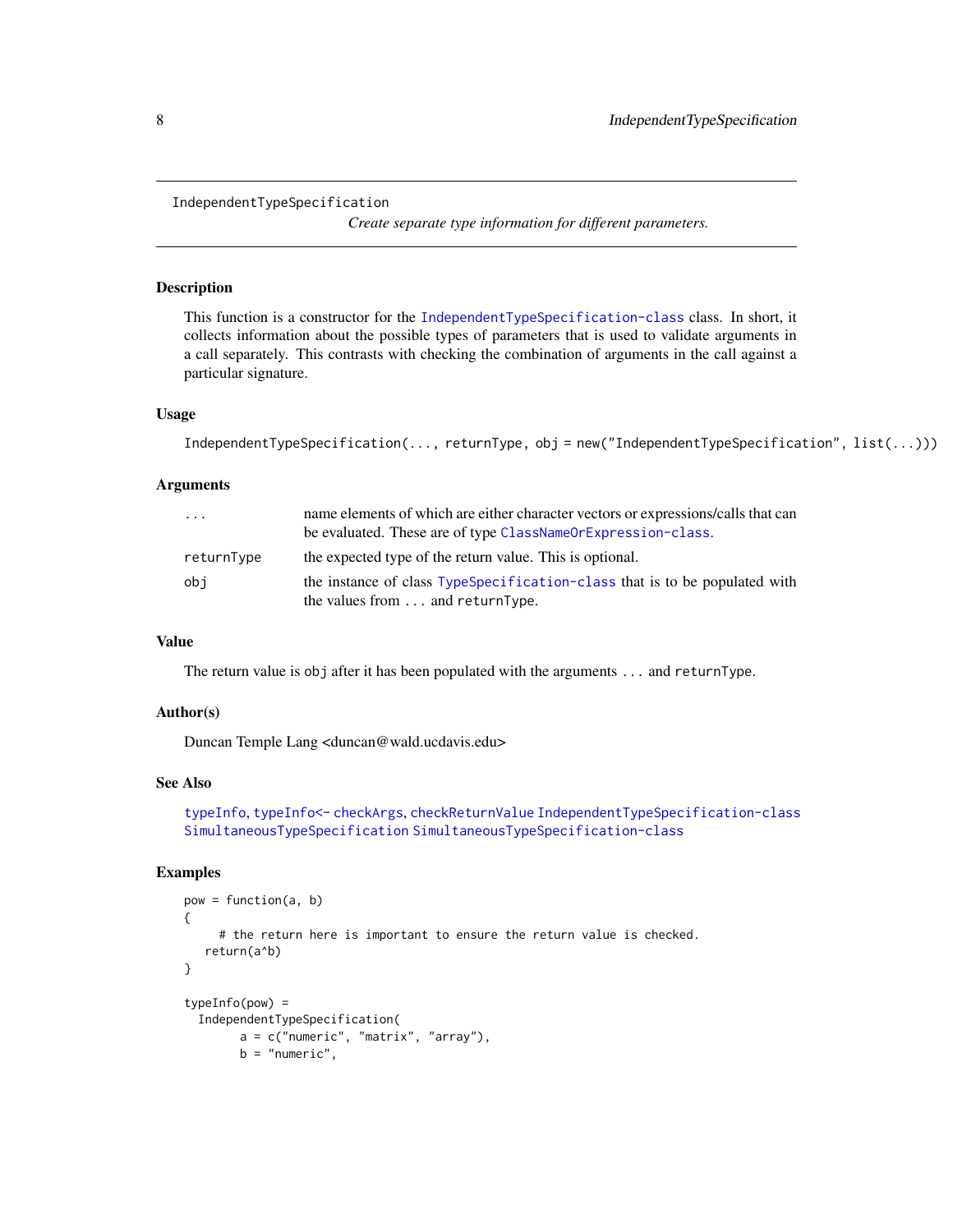```
returnType = quote(class(a)))
IndependentTypeSpecification(
       a = c("numeric", "matrix", "array"),
       b = new("StrictIsTypeTest","numeric"),
       c = new("StrictIsTypeTest",c("numeric", "complex")),
       d = as("numeric", "NamedTypeTest"),
       e = new("InheritsTypeTest", c("numeric", "complex"))
)
```
<span id="page-8-1"></span>NamedTypeTest-class *Class "NamedTypeTest" and sub-classes for tests on class of an object.*

#### Description

These classes are for specifying a test on the type of an object using the class of that object and comparing it to target class names. The tests can be either for x inherits from class name (or is(x, "className")) or x is an instance of class name (i.e. class(x) == "className"). The first of these is represented by InheritsTypeTest and the second by StrictTypeTest.

#### Objects from the NamedTypeTest class

Objects can be created for the non-virtual classes using new("InheritsTypeTest",...) and new("StrictIsTypeTest",...) or the convenience functions InheritsTypeTest(...), StrictIsTypeTest(...) Additionally, where appropriate, a character vector is coerced to InheritsTypeTest.

#### Slots

.Data: Object of class "character". This is an internal data type to represent the class names. It is not to be used directly. It is inherited from the "character" class.

#### Extends

Class "character", from data part. Class "ClassNameOrExpression", directly. Class "vector", by class "character".

#### Methods

coerce signature(from = "character", to = "NamedTypeTest"): converts a character vector into a InheritsTypeTest.

#### Author(s)

Duncan Temple Lang <duncan@wald.ucdavis.edu>

# See Also

[TypedSignature](#page-14-1) [TypeSpecification-class](#page-17-2) [DynamicTypeTest-class](#page-4-2)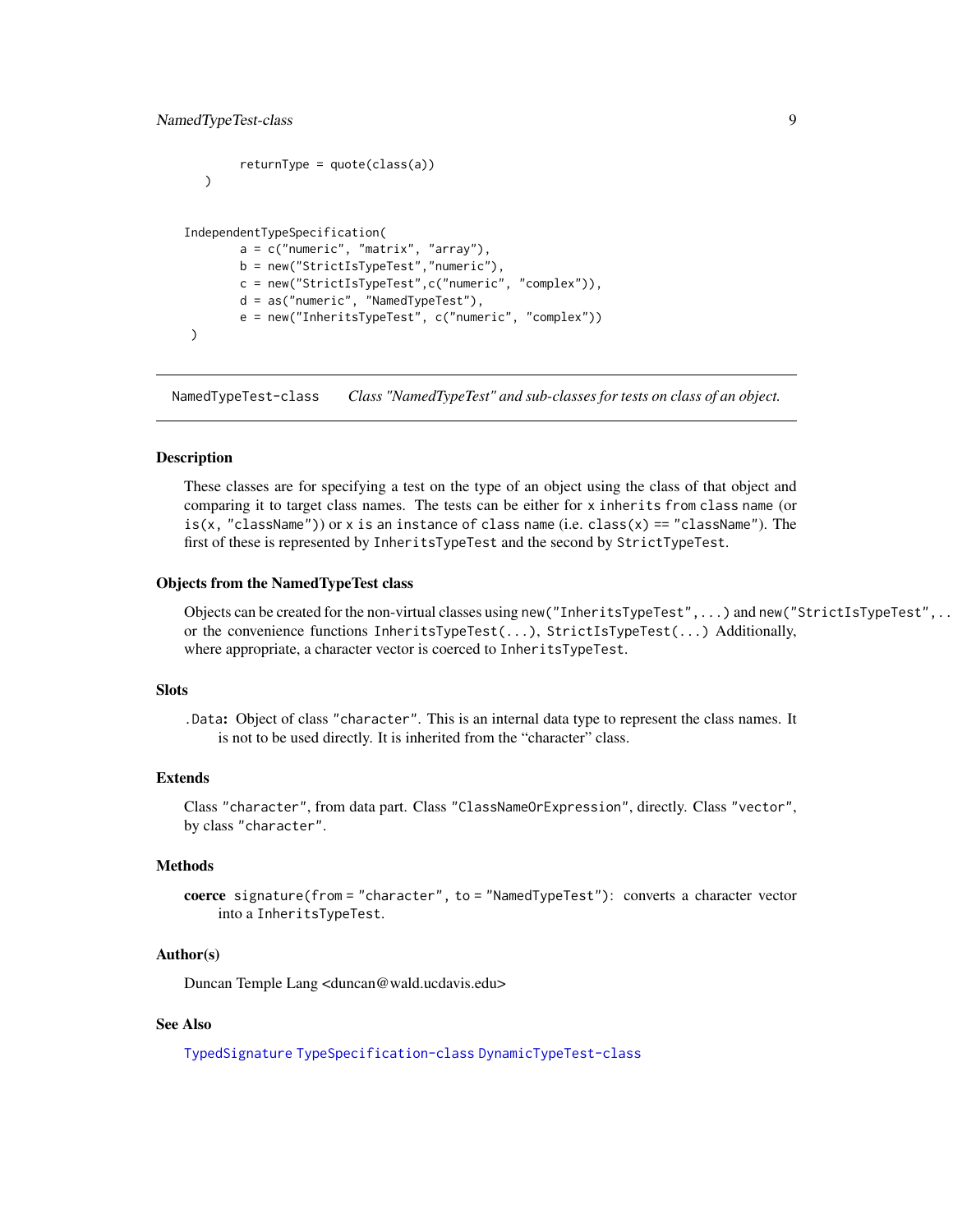# Examples

```
new("InheritsTypeTest", c("A", "B"))
m = array(1:60, c(3, 4, 5))tt = new("StrictIsTypeTest", c("matrix"))
TypeInfo:::checkType(m, tt)
tt = new("StrictIsTypeTest", c("array"))
TypeInfo:::checkType(m, tt)
```

| paramNames | Compute the names of all the specified parameters in a TypeSpecifica- |
|------------|-----------------------------------------------------------------------|
|            | <i>tion object</i>                                                    |

# Description

This generic function has methods for computing the names of all the parameters in a type specification for a function for which type information is explicitly specified. There is also a method for functions which merely returns the names of the formal parameters, i.e. a call to [formals](#page-0-0).

# Usage

```
paramNames(def)
```
# Arguments

def the object from which we are to identify the names of the parameters

# Value

A character vector giving the names of the parameters that were found.

# Author(s)

Duncan Temple Lang <duncan@wald.ucdavis.edu>

# See Also

[typeInfo](#page-16-1)

<span id="page-9-0"></span>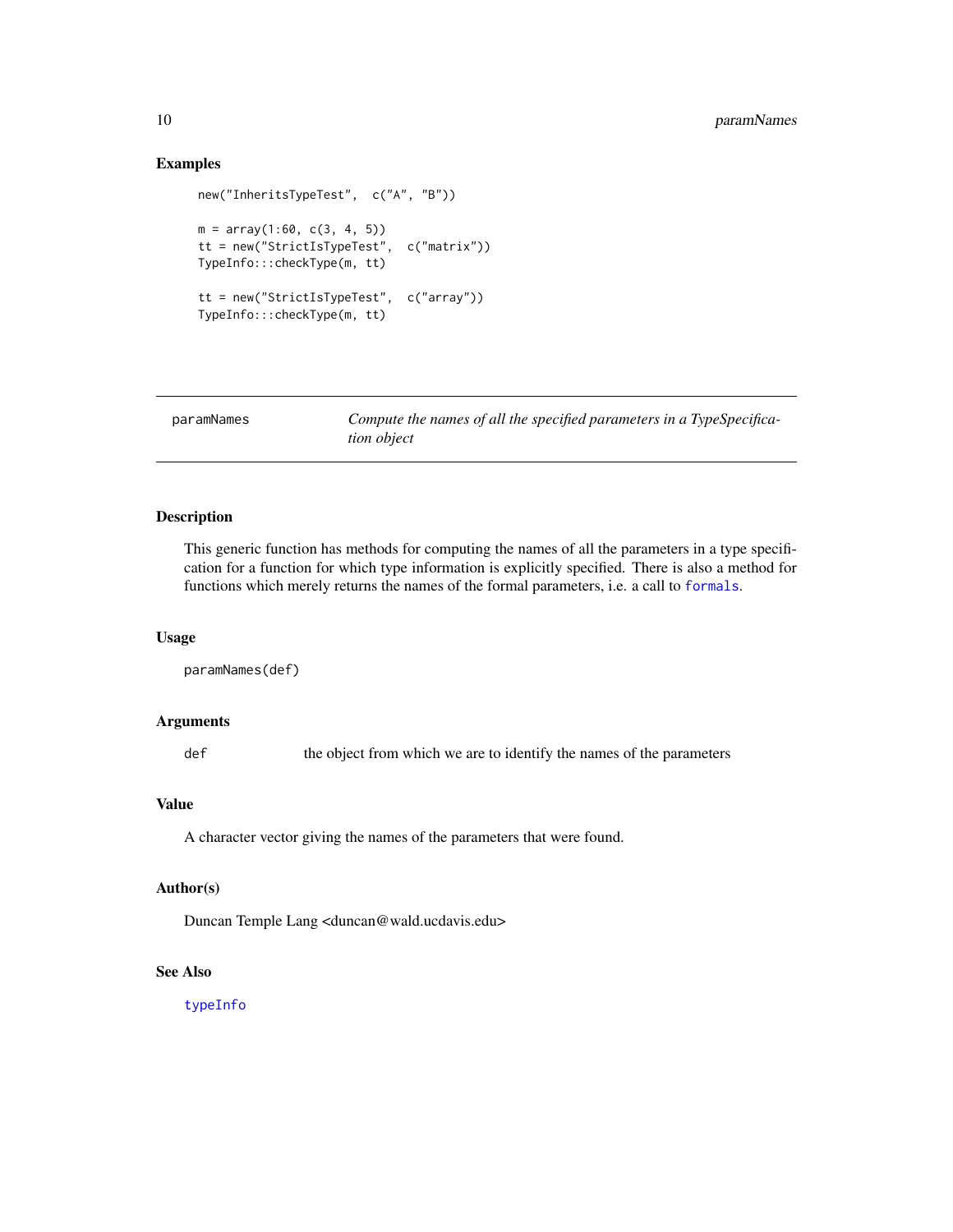<span id="page-10-1"></span><span id="page-10-0"></span>ReturnTypeSpecification

*Constructor for specifying information about only the return type*

# Description

This function is a constructor for a class that represents information only about the return type of a function and explicitly has no information about the parameters.

# Usage

```
ReturnTypeSpecification(type, obj = new("ReturnTypeSpecification"))
```
#### Arguments

| type | the type specification. This should be an object of class ClassNameOrExpres-<br>sion or coercible to one. |
|------|-----------------------------------------------------------------------------------------------------------|
| obi  | the instance that is to be populated and returned.                                                        |

# Value

By default, an object of class [ReturnTypeSpecification-class](#page-17-1). However, it merely returns the value of obj after populating it with the value of type. So strictly the return value is the augmented value of obj.

# Author(s)

Duncan Temple Lang <duncan@wald.ucdavis.edu>

# See Also

[IndependentTypeSpecification](#page-7-1) [SimultaneousTypeSpecification](#page-13-1)

#### Examples

ReturnTypeSpecification(quote(length(x) == 3))

ReturnTypeSpecification("matrix")

ReturnTypeSpecification(new("StrictIsTypeTest", "matrix"))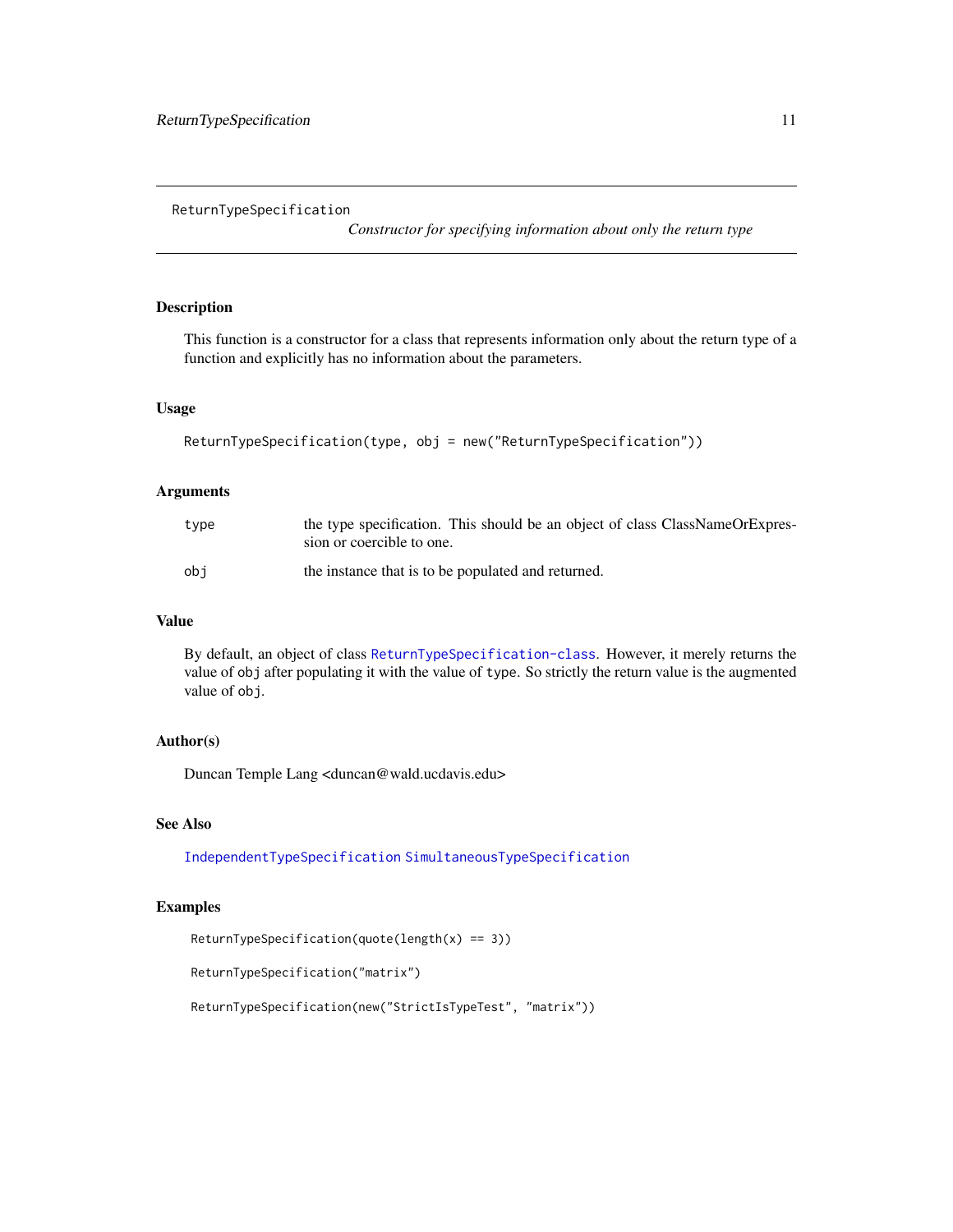<span id="page-11-1"></span><span id="page-11-0"></span>

#### Description

This generic function and its methods are used to modify the expressions in the body of a function in order to support the validation of type information in calls to this function. This changes the form of explicit calls to return, modifies the last expression if it is not an explicit call to return, and adds an initial command to compute check the arguments in the cal via [checkArgs](#page-1-1).

#### Usage

```
rewriteTypeCheck(f, doReturn = TRUE, checkArgs = TRUE, addInvisible = FALSE)
```
#### Arguments

| $\mathsf{f}$ | the object which is to be modified to add the information for checking the return<br>value and checking the input arguments. These are functions, expressions, calls,<br>and other language objects.                                                                                            |
|--------------|-------------------------------------------------------------------------------------------------------------------------------------------------------------------------------------------------------------------------------------------------------------------------------------------------|
| doReturn     | a logical value. If this is FALSE, the modifications are greatly simplified and<br>no additions are made to handle the validation of the return value. This is used<br>when the type information provides no information about the return type and so<br>it cannot be validated or constrained. |
| checkArgs    | a logical value indicating whether the modifications should including check the<br>arguments. If the only type information given is about the return type, no check-<br>ing of the arguments is necessary (in the current model).                                                               |
| addInvisible | logical indicating whether returned argument needs to be cloaked in invisible.                                                                                                                                                                                                                  |

# Value

The potentially modified version of the original input argument. The modifications contain any necessary changes to support the type checking at run-time.

# Author(s)

Duncan Temple Lang <duncan@wald.ucdavis.edu>

# See Also

[typeInfo](#page-16-1) [checkArgs](#page-1-1) [checkReturnValue](#page-3-1)

# Examples

```
f = function(x, y) {
 z = x + ysum(z)
}
```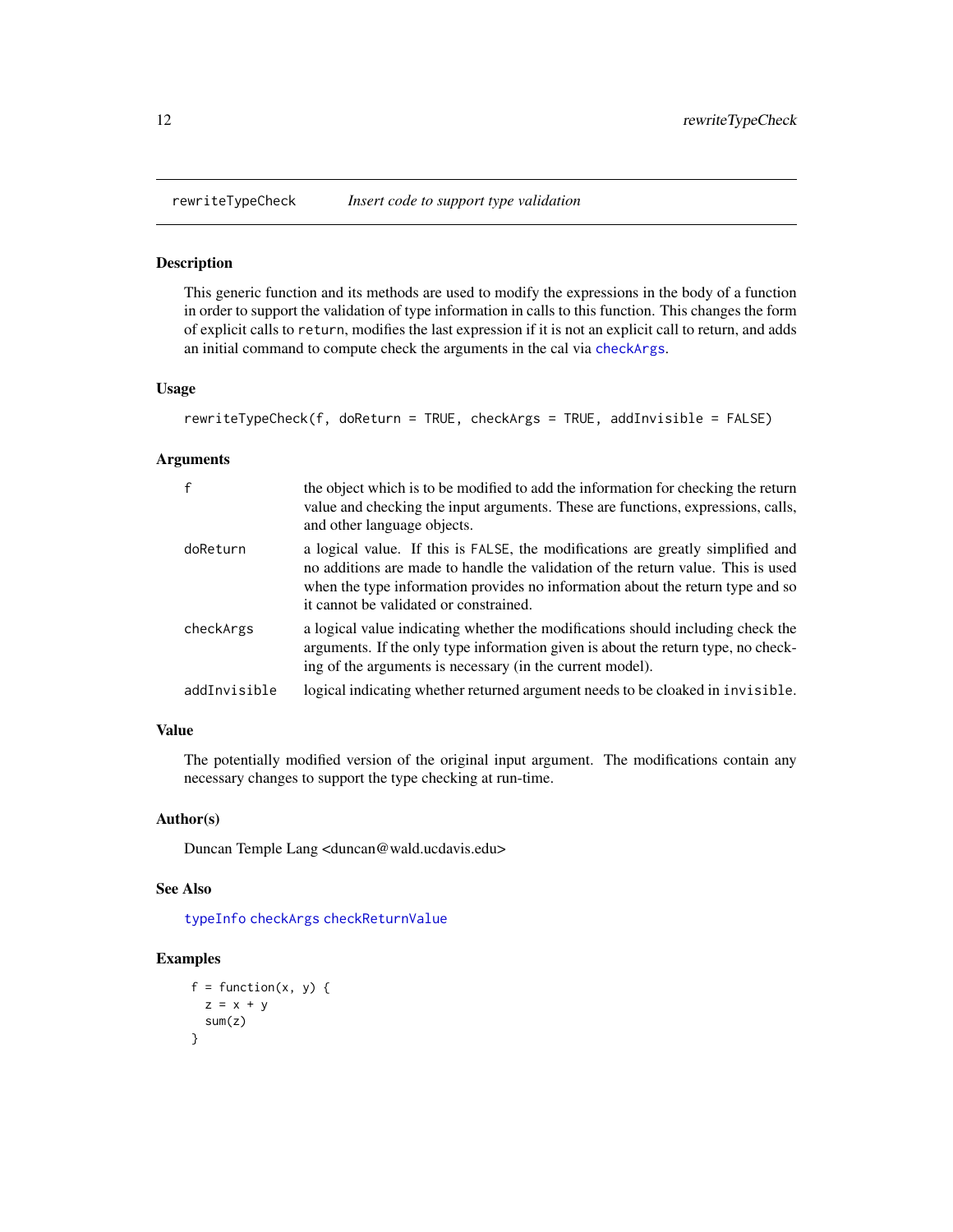# <span id="page-12-0"></span>Description

This generic function returns type specifications as a list. Elements in the list contain information about different parts of the signature. The order and white spece of the list suggests structure of the type specification.

showTypeInfo is usually invoked with a single argument, the name of the function with type information.

# Usage

```
showTypeInfo(object, name=character(), prefix="", ...)
```
# Arguments

| object | The object about which type information is required                                             |
|--------|-------------------------------------------------------------------------------------------------|
| name   | Class name, not normally specified by user.                                                     |
| prefix | Used by methods to ensure pretty indentation type specifications.                               |
| .      | Additional arguments used for derivatives of NamedTypeTest, not noramlly as-<br>signed by user. |

# Value

A list containing type information for def

#### Author(s)

MT Morgan <mtmorgan@fhcrc.org>

# See Also

[typeInfo](#page-16-1)

# Examples

```
foo <- function(x) { return(x) }
typeInfo( foo ) <- SimultaneousTypeSpecification(
 TypedSignature(x = "numeric"),
 returnType = "numeric" )
res <- showTypeInfo( foo )
cat( res, sep="\n" )
```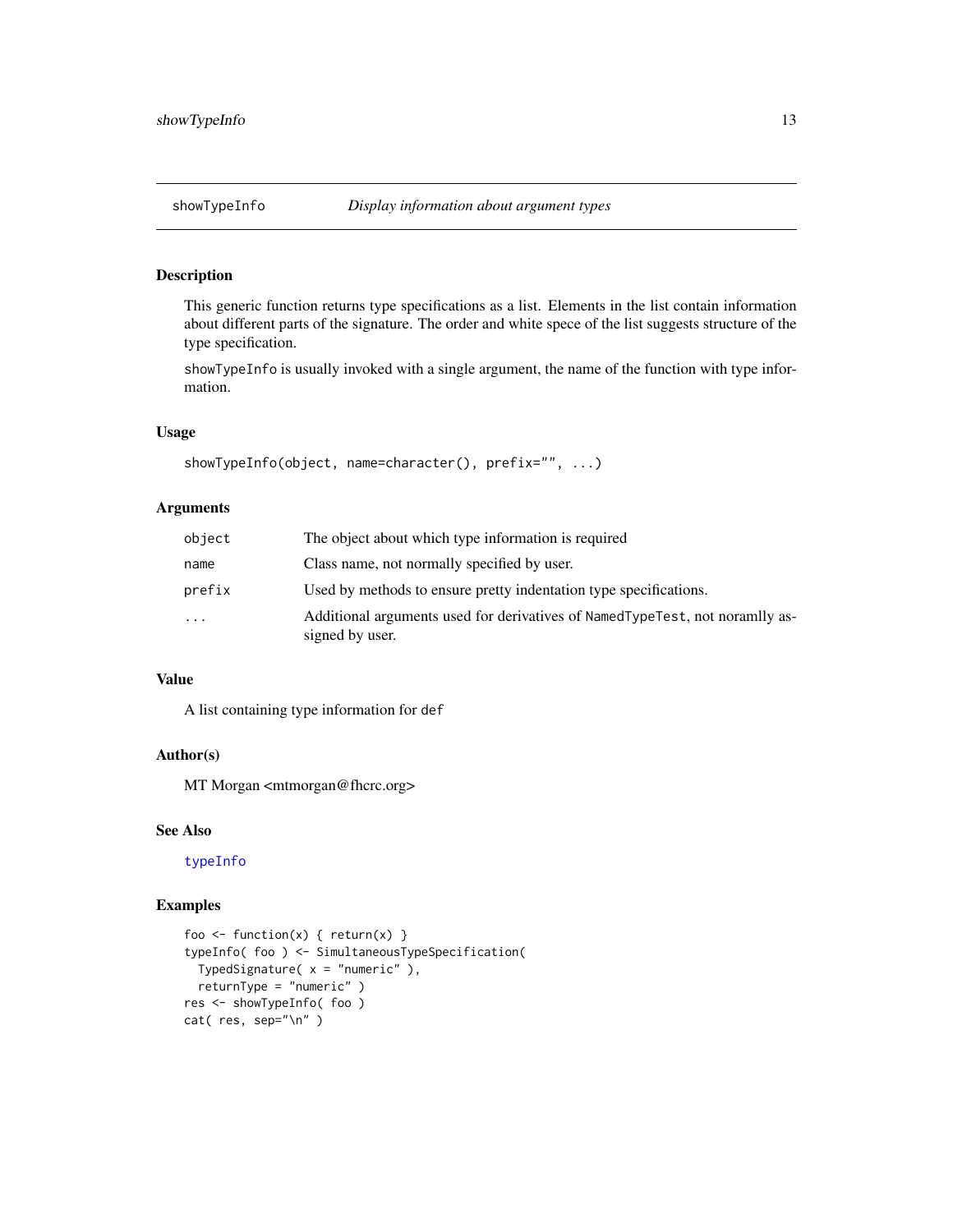#### <span id="page-13-1"></span><span id="page-13-0"></span>SimultaneousTypeSpecification

*Create type signature information governing parameters in a call.*

# Description

This function is a constructor for specifying different permissible combinations of argument types in a call to a function. Each combination of types identifies a signature and in a call, the types of the arguments are compared with these types. If all are compatible with the specification, then the call is valid. Otherwise, we check other permissible combinations.

Note that if an instance of [SimultaneousTypeSpecification-class](#page-17-1) is provided to the [checkArgs](#page-1-1) function, the [TypedSignature-class](#page-15-1) elements are searched sequentially until a matching one is found. That matching signature is returned. Therefore, the order the signatures are specified within the [SimultaneousTypeSpecification-class](#page-17-1) object is important. This could change if we wanted. At present, it is up to the author to specify what they want to have happen. We could use the S4 signature matching technique when this is finalized and implemented in C code.

# Usage

SimultaneousTypeSpecification(..., returnType, obj = new("SimultaneousTypeSpecification", list(...)))

# Arguments

| .          | named TypedSignature objects. The names identify the parameter to which<br>the type specification applies.        |
|------------|-------------------------------------------------------------------------------------------------------------------|
| returnType | if supplied this should be an object of class ClassNameOrExpression-class.                                        |
| obi        | the instance of TypeSpecification-class that is to be populated with the con-<br>tent of $\dots$ and return Type. |

#### Value

The return value is obj. By default, this has class [SimultaneousTypeSpecification-class](#page-17-1). It should be an object of class [TypeSpecification-class](#page-17-2).

#### Author(s)

Duncan Temple Lang <duncan@wald.ucdavis.edu>

# See Also

[IndependentTypeSpecification](#page-7-1) [typeInfo](#page-16-1)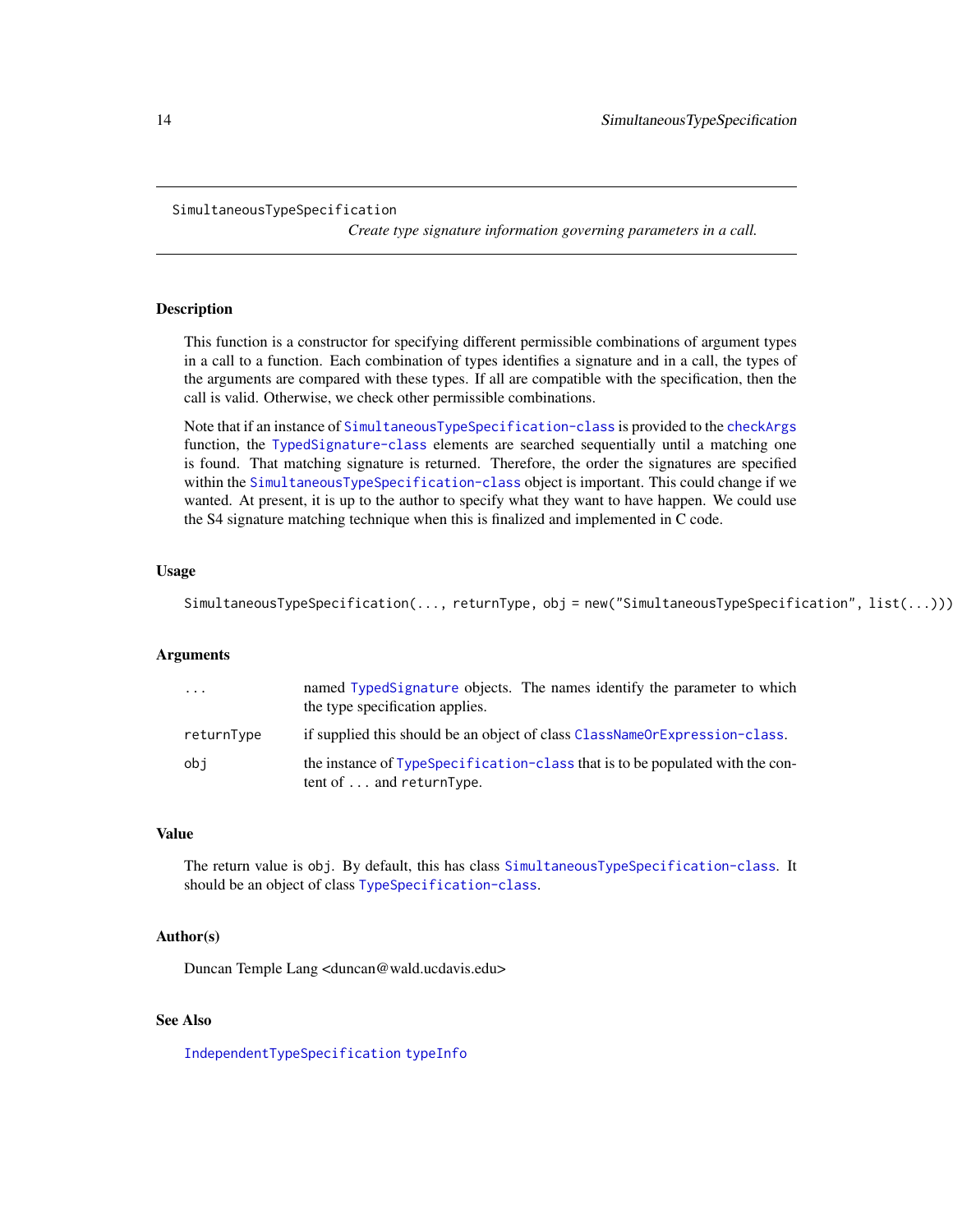# <span id="page-14-0"></span>TypedSignature 15

#### Examples

```
foo =function(x, y)
{
  x + y}
typeInfo(foo) =
    SimultaneousTypeSpecification(
        TypedSignature(x = "integer", y = "integer"),TypedSignature(x = "numeric", y = "logical"))
```
<span id="page-14-1"></span>TypedSignature *Constructor for a TypedSignature object*

# Description

This is a constructor function for the [TypedSignature-class](#page-15-1) that represents constraints on the types or values of a combination of parameters. It takes named arguments that identify the types of the parameters. Each parameter type should be an object that is "compatible with" [ClassNameOrExpression-class](#page-4-1), i.e. a test for inheritance or a dynamic expression.

# Usage

```
TypedSignature(..., returnType, obj = new("TypedSignature", list(...)))
```
# Arguments

| $\cdot \cdot \cdot$ | the types for the parameters given as name $=$ type to identify the parameter and<br>its type description.                                                                                       |
|---------------------|--------------------------------------------------------------------------------------------------------------------------------------------------------------------------------------------------|
| returnType          | the type description for the return value. This applies to the particular combina-<br>tion of inputs given in $\dots$                                                                            |
| obi                 | the instance to populate with the information given in the other arguments. This<br>allows us to pass in objects of sub-classes to this function or to populate previ-<br>ously created objects. |

# Value

The populated value of obj, by default an object of class [TypedSignature-class](#page-15-1).

# Author(s)

Duncan Temple Lang <duncan@wald.ucdavis.edu>

# See Also

[SimultaneousTypeSpecification](#page-13-1) [typeInfo](#page-16-1) [checkArgs](#page-1-1)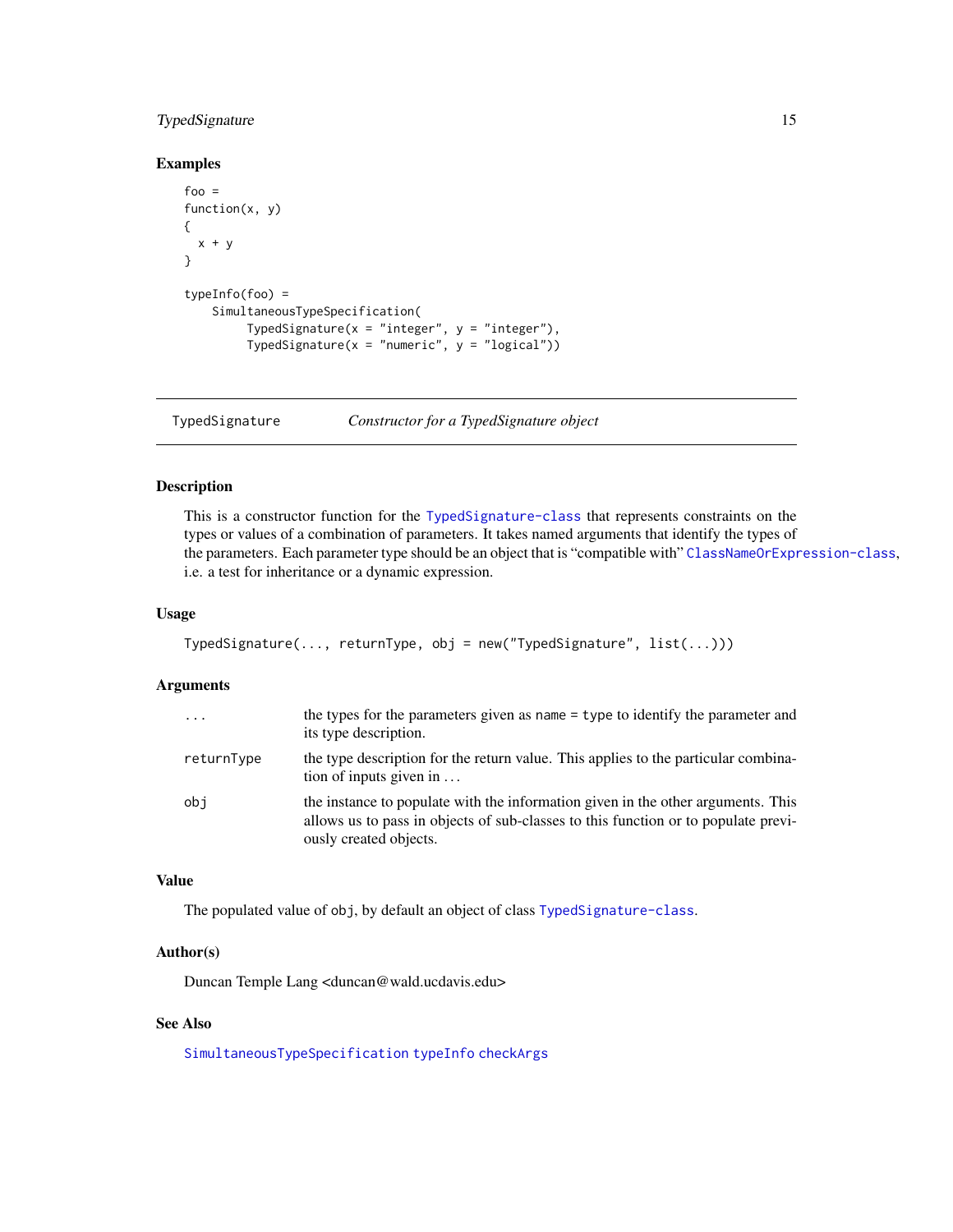# Examples

```
TypedSignature(x = "logical", y = quote(length(y) == length(x)))
```
<span id="page-15-1"></span>TypedSignature-class *Class "TypedSignature" representing type information about function parameters and the return type*

# **Description**

This class is used to describe an AND or simultaneous condition on the types of several arguments of a function call. The entire test is satisfied if all the individual elements are satisfied. One can represent the test elements for the different parameters as either class names (i.e. character strings or [NamedTypeTest-class](#page-8-1) and sub-classes), and also predicate expressions using DynamicTypeTest.

In addition to the types on the parameters, one can also specify a test for the return type if a call to the function matches this signature. This allows us to associate a specific return type with a specific set of input types.

Currently this class is only used to describe the elements in [SimultaneousTypeSpecification-class](#page-17-1) objects.

# Objects from the Class

Use the constructor function [TypedSignature](#page-14-1) to create objects of this class.

# Slots

.Data: This object extends list. But this slot is intended to be opaque and should not be used directly.

returnType: Object of class "ClassNameOrExpression". This represents the description of the return type of the function associated with this set of given input types.

# Extends

Class "list", from data part. Class "vector", by class "list".

# Methods

```
hasParameterType signature(def = "TypedSignature"):
```

```
hasReturnType signature(def = "TypedSignature"):
```
# Author(s)

Duncan Temple Lang <duncan@wald.ucdavis.edu>

#### See Also

[SimultaneousTypeSpecification](#page-13-1)

<span id="page-15-0"></span>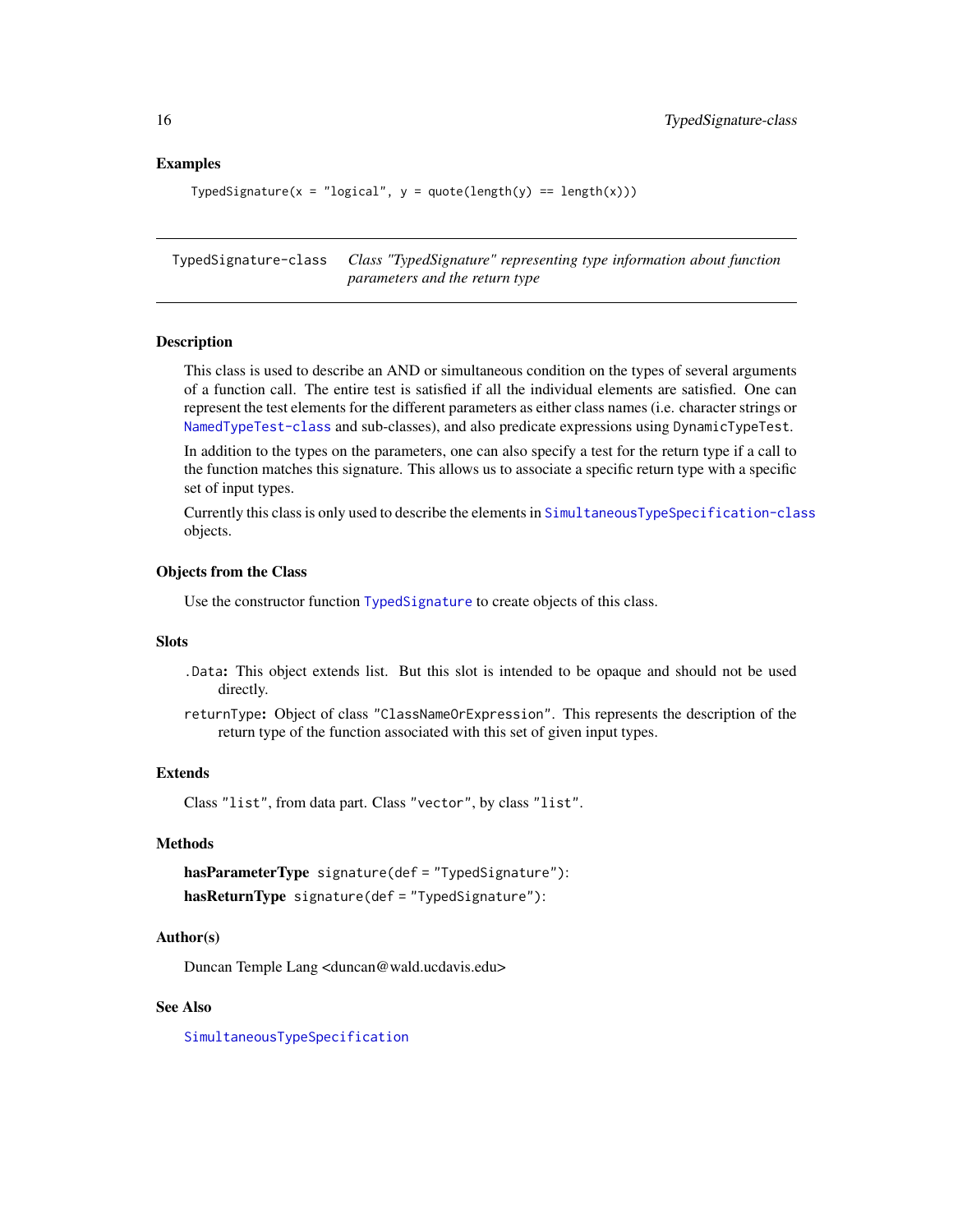<span id="page-16-1"></span><span id="page-16-0"></span>

# <span id="page-16-2"></span>Description

These functions provide controlled access to type information for a function. They encapsulate the way the information is stored for the function (although it is trivial to find out how it is done and where the information is)

# Usage

```
typeInfo(func)
"typeInfo<-"(func, rewrite = TRUE, value)
```
# Arguments

| func    | the function whose type information is to be accessed                                                                                                                                                                                                                                                                                                                                |
|---------|--------------------------------------------------------------------------------------------------------------------------------------------------------------------------------------------------------------------------------------------------------------------------------------------------------------------------------------------------------------------------------------|
| rewrite | a logical value. This controls whether the body of the function func is rewritten<br>so that checks for the arguments and return type are added to the code and the<br>appropriate actions are taken when the function returns control to the caller. This<br>is necessary to get calls to return in the function to behave correctly and allow<br>the return value to be validated. |
| value   | an object of class TypeSpecification-class                                                                                                                                                                                                                                                                                                                                           |

#### Value

typeInfo returns the type information associated with the function. typeInfo<- returns the modified function.

# Author(s)

Duncan Temple Lang <duncan@wald.ucdavis.edu>

# References

<http://www.omegahat.org/OptionalTyping>

# See Also

[checkArgs](#page-1-1) [checkReturnValue](#page-3-1)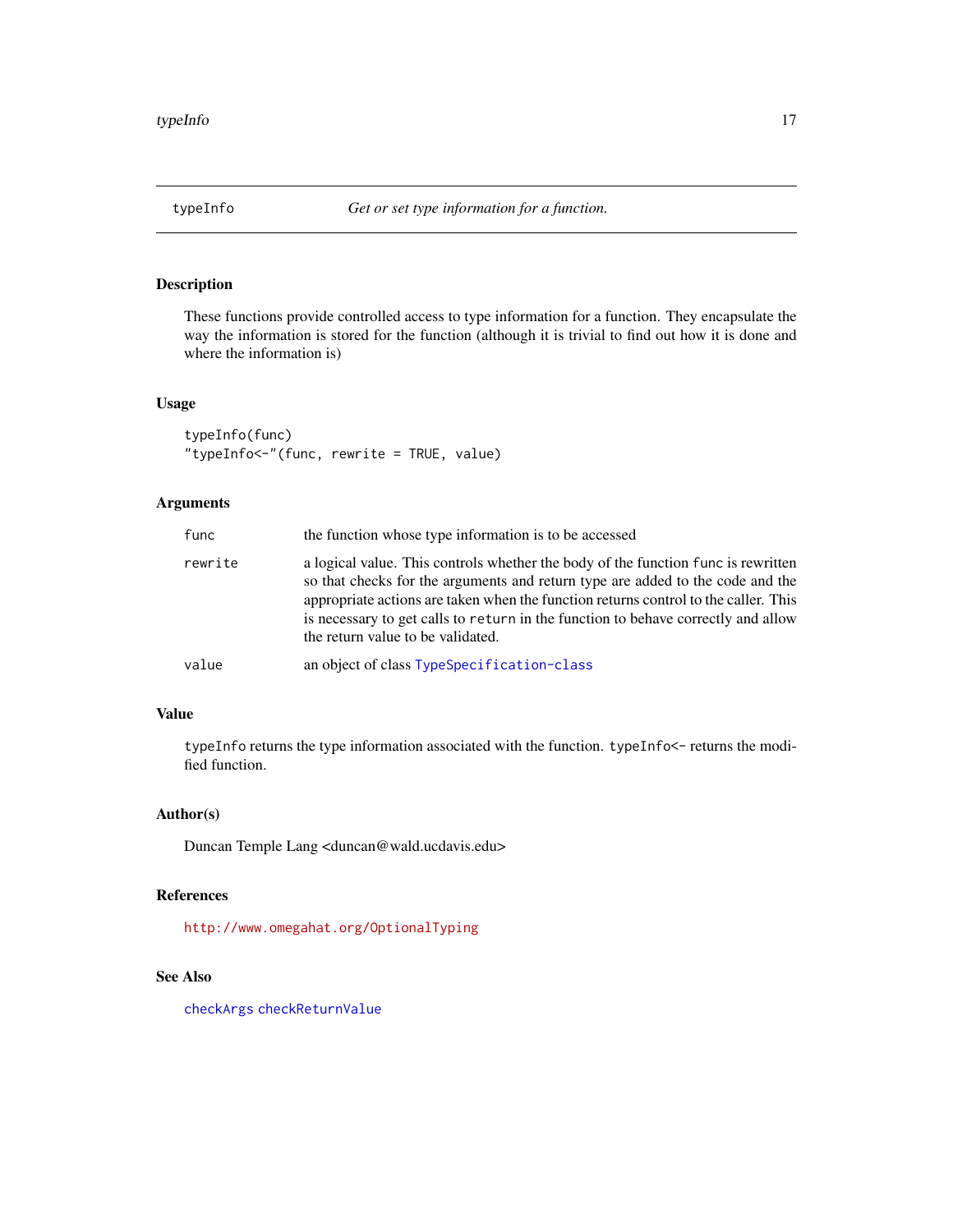<span id="page-17-2"></span><span id="page-17-0"></span>TypeSpecification-class

*Class "TypeSpecification" and derived class*

#### <span id="page-17-1"></span>**Description**

The classes in this collection are used to represent type information about a function in different ways. TypeSpecification is the virtual base class and provides the common slot to describe the type for the return value of the function.

The [ReturnTypeSpecification-class](#page-17-1) is used when there is no information about the parameters of the function (either because there are no parameters or because we have no constraints on them).

The classes [IndependentTypeSpecification-class](#page-17-1) and [SimultaneousTypeSpecification-class](#page-17-1) are used to describe constraints on the arguments to the function. Both are lists, but behave very differently in the type checking. The difference is more difficult to describe succinctly than it is conceptually.

[SimultaneousTypeSpecification-class](#page-17-1) is used when we want to specify information about the types of several arguments in a call taken as a group and imposing a constraint on that group of values. This corresponds to a call signature in the method dispatching. It says match each argument in turn with the given types and confirm the match over all of these tests. For example, we might have a function that accepts either (a) two numbers, or (b) two matrices. In that case, we need to specify the acceptable argument types as pairs:  $c("numeric", "numeric")$  and  $c("matrix", "matrix".$ The key idea here is that the constraints on the types are AND-ed together across the different arguments. In our example, we impose the constraint is.numeric(arg1) && is.numeric(arg2).

The [IndependentTypeSpecification-class](#page-17-1) is used when we want to specify something about the types of different parameters but do not want the types to be AND-ed together. If we had a function that accepts a matrix or a number for its first parameter, and a matrix or string for its second parameter or any combination of those, then we would use the [IndependentTypeSpecification-class](#page-17-1). The term 'independent' is intended to suggest that the type checking is done for each parameter separately or independently of the others and then the check succeeds if all arguments pass. The phrase simultaneous means that we test the types of the arguments as a unit or simultaneously. The names can be easily changed to something more suggestive. It is the concept that is important.

A description of a quite different nature may also help and also provide information about the contents of these different list classes. For [IndependentTypeSpecification-class](#page-17-1), one can think of the list as having an element for each parameter for which we want to specify type information. This element is, at its simplest, a character vector giving the names of the acceptable classes. (We can have more complex elements such as expressions.) I think of this as being a collection of column vectors hanging from the parameters.

For [SimultaneousTypeSpecification-class](#page-17-1), we have rows or tuples of type information. These are call signatures. So we have

IndependentTypeSpecification corresponds to the SimultaneousTypeSpecification in the following computational manner. We can take the cartesian product (e.g. via [expand.grid](#page-0-0)) of the inputs for IndependentTypeSpecification to form all possible combinations of types for the parameters and then we have the tuples for the corresponding SimultaneousTypeSpecification.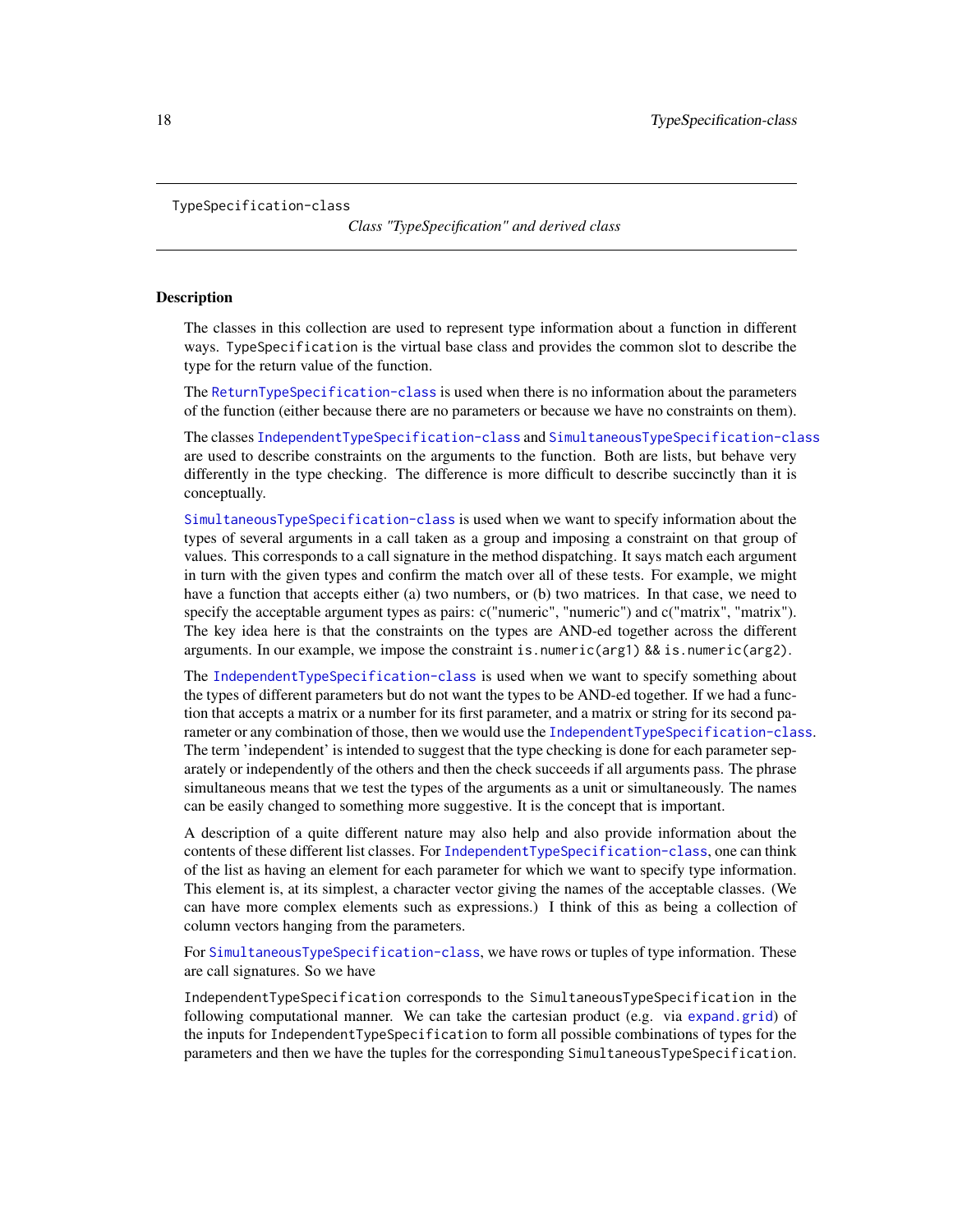#### <span id="page-18-0"></span>**Constructors**

One can create objects of the three non-virtual classes using the corresponding constructor functions in the package. These are [ReturnTypeSpecification](#page-10-1), [IndependentTypeSpecification](#page-7-1), [SimultaneousTypeSpecification](#page-13-1).

#### Slots

- .Data: each of the non-virtual classes is really a list. They inherit the list properties and all the relevant methods. This slot is implementation specific and should not be used.
- returnType: Object of class [ClassNameOrExpression-class](#page-4-1). This describes the return type for the function. In SimultaneousTypeDescription objects, we can also specify return type information corresponding to each signature, i.e. in the [TypedSignature-class](#page-15-1).

### Extends

Class "list", from data part. Class "TypeSpecification", directly. Class "vector", by class "list".

#### Methods

Available methods are computed in the example below; see the corresponding help page for details.

# Author(s)

Duncan Temple Lang <duncan@wald.ucdavis.edu>

# See Also

[IndependentTypeSpecification](#page-7-1) [SimultaneousTypeSpecification](#page-13-1) [ReturnTypeSpecification](#page-10-1) [typeInfo](#page-16-1), [typeInfo<-](#page-16-2) [checkArgs](#page-1-1), [checkReturnValue](#page-3-1)

# Examples

```
showMethods(classes=c(
```

```
"TypeSpecification",
"IndependentTypeSpecification",
"SimultaneousTypeSpecification",
"ReturnTypeSpecification"))
```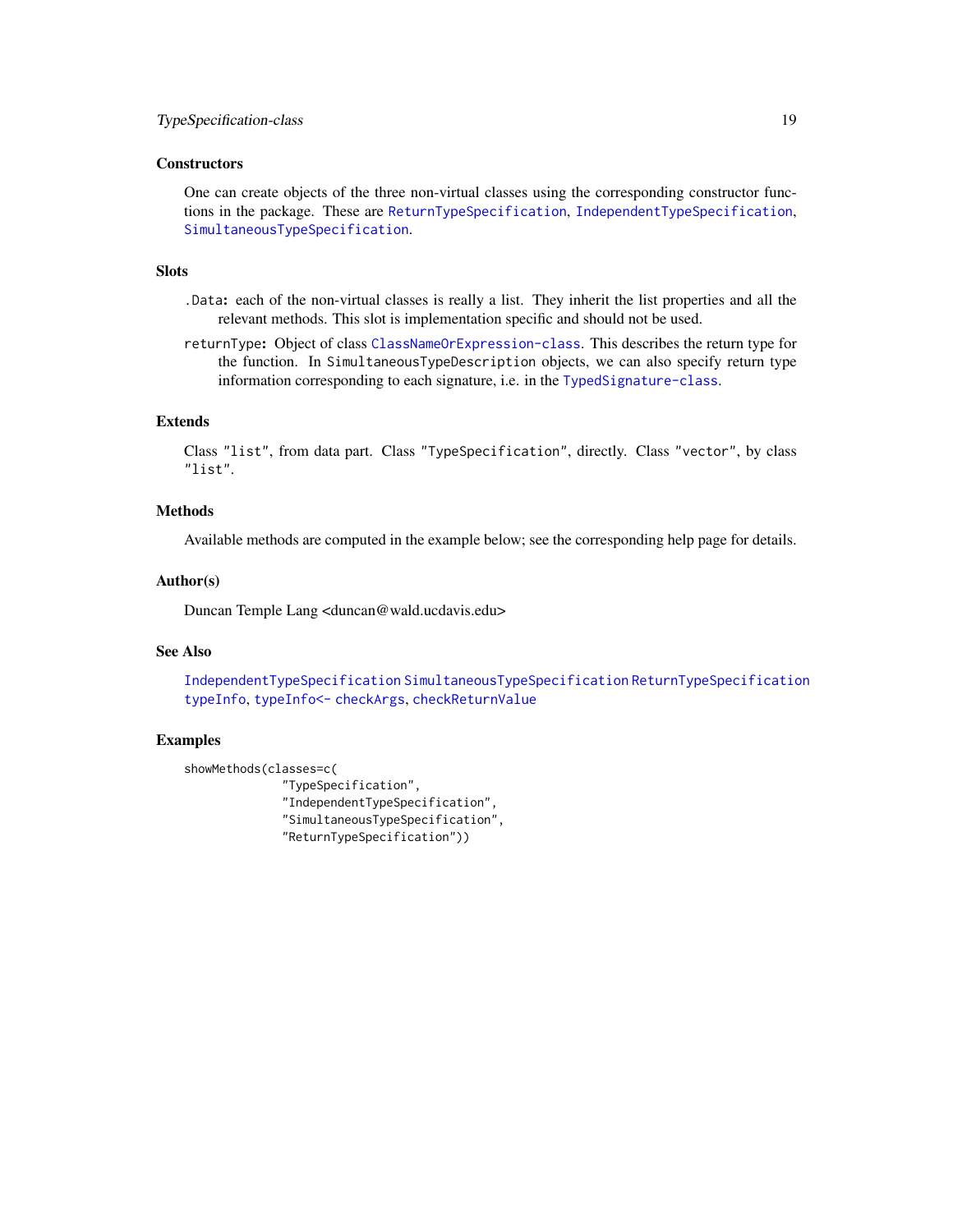# <span id="page-19-0"></span>**Index**

∗ IO rewriteTypeCheck, [12](#page-11-0) ∗ classes ClassNameOrExpression-class, [5](#page-4-0) DynamicTypeTest-class, [5](#page-4-0) NamedTypeTest-class, [9](#page-8-0) TypedSignature-class, [16](#page-15-0) TypeSpecification-class, [18](#page-17-0) ∗ interface checkArgs, [2](#page-1-0) checkReturnValue, [4](#page-3-0) hasParameterType, [6](#page-5-0) IndependentTypeSpecification, [8](#page-7-0) paramNames, [10](#page-9-0) ReturnTypeSpecification, [11](#page-10-0) showTypeInfo, [13](#page-12-0) SimultaneousTypeSpecification, [14](#page-13-0) TypedSignature, [15](#page-14-0) typeInfo, [17](#page-16-0) ∗ programming checkArgs, [2](#page-1-0) checkReturnValue, [4](#page-3-0) hasParameterType, [6](#page-5-0) IndependentTypeSpecification, [8](#page-7-0) paramNames, [10](#page-9-0) ReturnTypeSpecification, [11](#page-10-0) rewriteTypeCheck, [12](#page-11-0) showTypeInfo, [13](#page-12-0) SimultaneousTypeSpecification, [14](#page-13-0) TypedSignature, [15](#page-14-0) typeInfo, [17](#page-16-0)

checkArgs,IndependentTypeSpecification-method hasReturnType,TypeSpecification-method checkArgs,SimultaneousTypeSpecification-method *(*checkArgs*)*, [2](#page-1-0) checkArgs-methods *(*checkArgs*)*, [2](#page-1-0) checkReturnValue, [4,](#page-3-0) *[6](#page-5-0)[–8](#page-7-0)*, *[12](#page-11-0)*, *[17](#page-16-0)*, *[19](#page-18-0)* ClassNameOrExpression-class, [5](#page-4-0) coerce,character,NamedTypeTest-method *(*NamedTypeTest-class*)*, [9](#page-8-0) DynamicTypeTest *(*DynamicTypeTest-class*)*, [5](#page-4-0) DynamicTypeTest-class, [5](#page-4-0) expand.grid, *[18](#page-17-0)* formals, *[10](#page-9-0)* hasParameterType, [6](#page-5-0) hasParameterType,function-method *(*hasParameterType*)*, [6](#page-5-0) hasParameterType,IndependentTypeSpecification-method *(*hasParameterType*)*, [6](#page-5-0) hasParameterType,NamedTypeTest-method *(*hasParameterType*)*, [6](#page-5-0) hasParameterType,SimultaneousTypeSpecification-method *(*hasParameterType*)*, [6](#page-5-0) hasParameterType,TypedSignature-method *(*TypedSignature-class*)*, [16](#page-15-0) hasParameterType,TypeSpecification-method *(*hasParameterType*)*, [6](#page-5-0) hasReturnType *(*hasParameterType*)*, [6](#page-5-0) hasReturnType,function-method *(*hasParameterType*)*, [6](#page-5-0) hasReturnType,SimultaneousTypeSpecification-method *(*hasParameterType*)*, [6](#page-5-0) hasReturnType,TypedSignature-method *(*TypedSignature-class*)*, [16](#page-15-0) *(*hasParameterType*)*, [6](#page-5-0) IndependentTypeSpecification, [8,](#page-7-0) *[11](#page-10-0)*, *[14](#page-13-0)*,

checkArgs,InheritsTypeTest-method *(*checkArgs*)*, [2](#page-1-0) checkArgs,missing-method *(*checkArgs*)*, [2](#page-1-0)

checkArgs, [2,](#page-1-0) *[4](#page-3-0)[–8](#page-7-0)*, *[12](#page-11-0)*, *[14,](#page-13-0) [15](#page-14-0)*, *[17](#page-16-0)*, *[19](#page-18-0)*

*(*checkArgs*)*, [2](#page-1-0)

checkArgs,function-method *(*checkArgs*)*, [2](#page-1-0)

*[19](#page-18-0)*